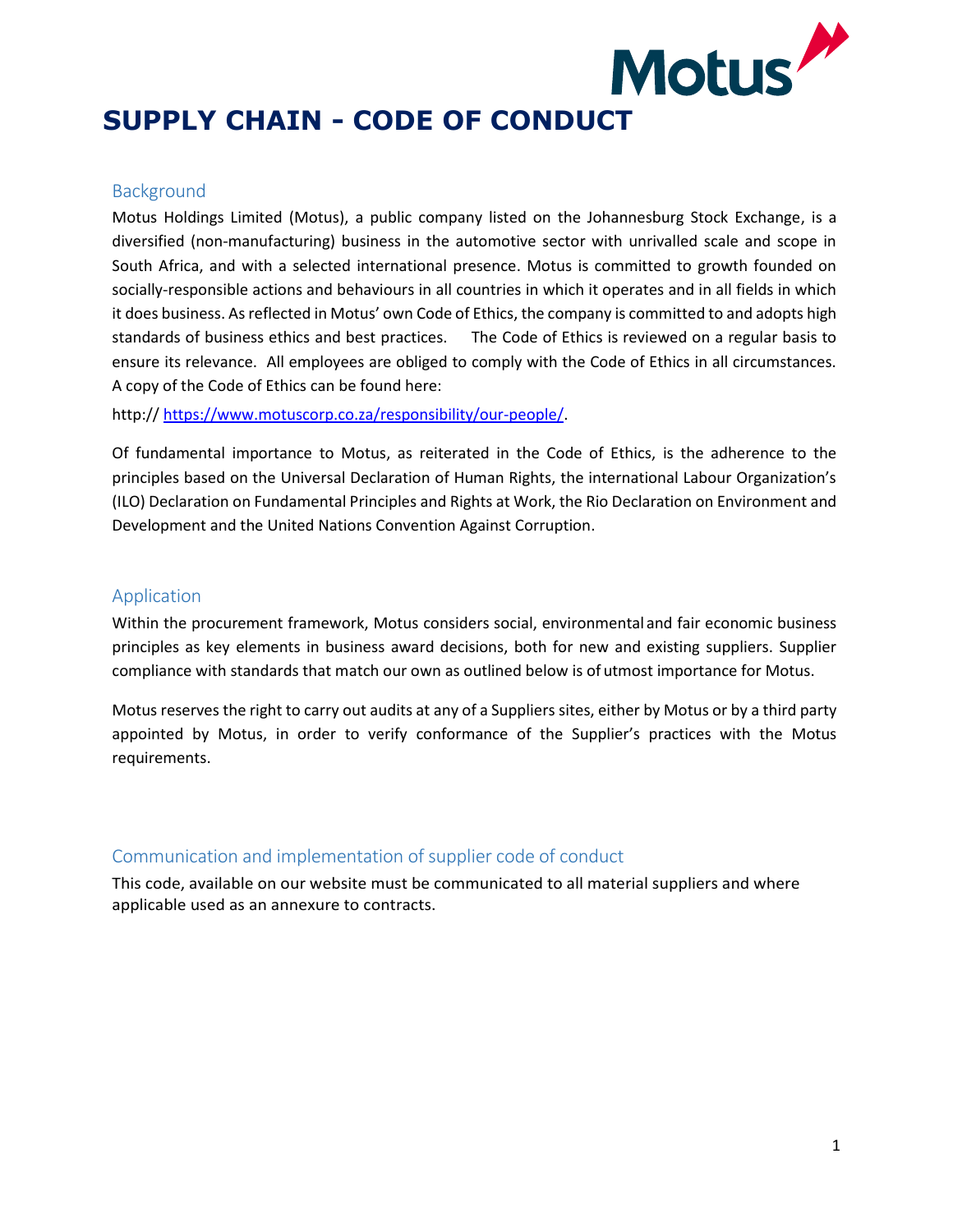

# **MOTUS – SUPPLIER CODE OF CONDUCT:**

# **Commitments**

# 1. **Obey the Law**

Suppliers must respect and comply with the laws and regulations in force from time to time in all ofthe countries in which the supplier operates. When the standard stated in any particular legislation is lower than the international standards outlined below, suppliers are still required to converge to these latest international standards.

## 2. **Responsible Supply Chain Management**

Suppliers should prevent any contravention of human rights and prevent or mitigate environmental impacts that its enterprise may cause or contribute to through its own activities, or which maybe directly linked to its operations, products or services by its businessrelationships.

# **Labour & Social Policies**

## 3. **No Child Labour**

Suppliers are prohibited from employing children in violation of the stipulations of the International Labour Organisation's convention (ILO Convention No's 138, 182). The minimum age for employment shall be the country legal minimum age, or the age for completing compulsory education in that country, whichever is higher.

#### 4. **No Forced Labour**

Suppliers must not, under any circumstances, resort to forced or compulsory labour. Forced or compulsory labour is any work or service which is forced upon any person under the menace ofa penalty and which the person has not entered into of his or her own free will.

#### 5. **Working Hours**

Working hours (including overtime), as well as break times and periodic days off, shall be compliant with applicable laws & regulations, collective-bargaining agreements and international conventions.

#### 6. **Fair Wages**

Suppliers shall comply with all applicable laws and regulations, including those relating to minimum wages, overtime hours and legally mandated benefits. In places where no legal requirement existsfor defining a minimum wage, ILO Convention No 131 can serve as a basis for the definition. Workersmust be paid in a fairly and timely manner.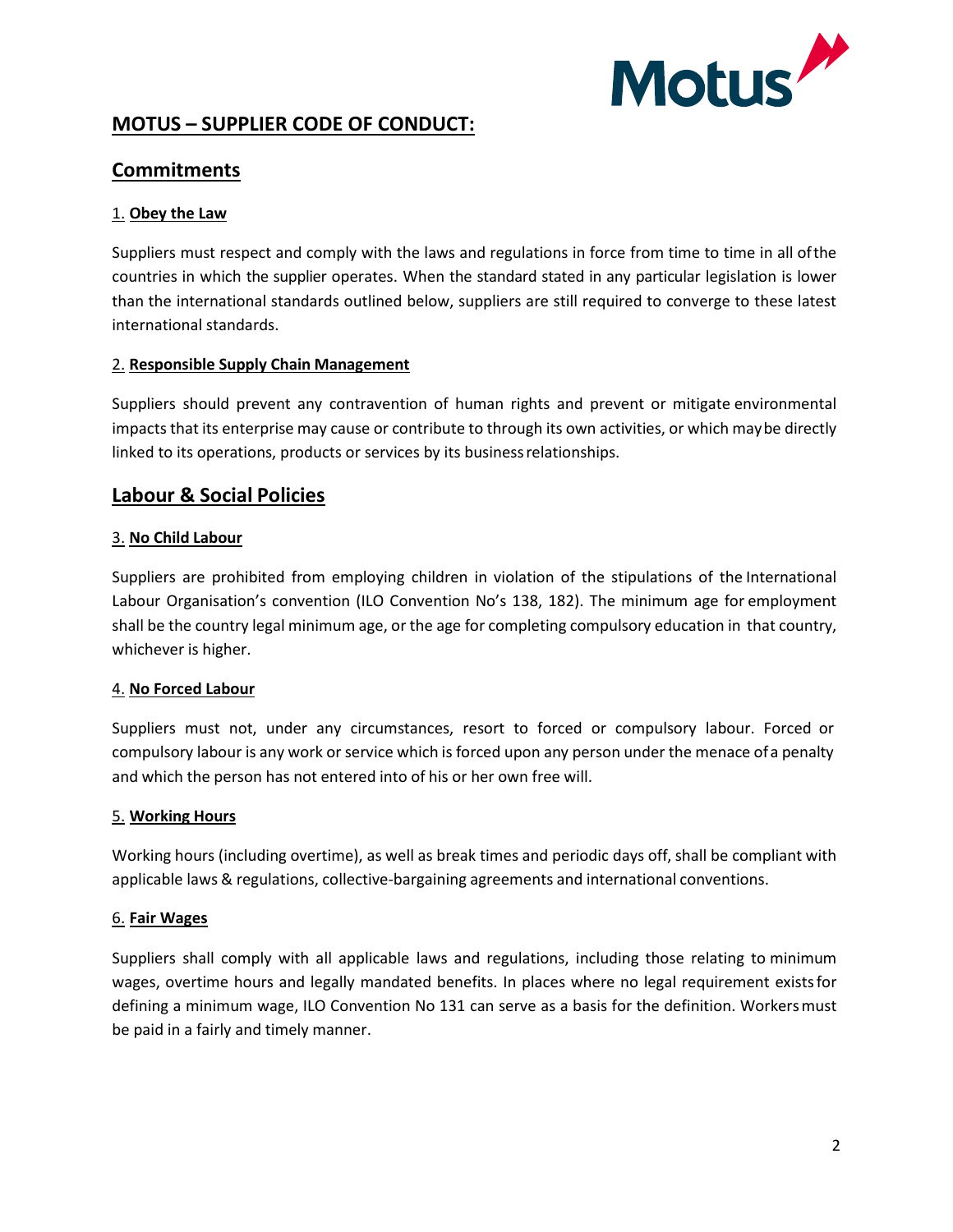

#### 7. **Non-Discrimination and Equal Remuneration**

Suppliers must not discriminate against any worker based on race, color, age, gender, sexual orientation, ethnicity, disability, religion, political affiliation, union membership, national origin, social origin, or marital status in hiring and employment practices such as applications for employment, promotions, rewards, access to training, job assignments, wages, benefits, discipline, terminationand retirement.

## 8. **Freedom of association**

Suppliers must respect the right of workers to associate freely, form and join workers organisationof their own choice, seek representation, and to bargain collectively, as permitted by and in accordance with the applicable laws and regulations.

# 9. **Health and Safety**

Suppliers shall ensure that the health and safety risks to their policyholders, employees, contractors and members of the public which arise from its operations are reduced as far asis reasonably practicable. We require that our suppliers carry out their operations in a safe manner in line with relevant regulation, approved codes of practice and industry best practice and in a way thatdoes not expose any person to the risk of injury or ill health. Accordingly, its chosen contractors orsuppliers

are expected to demonstrate a clear commitment to Health and Safety Management and that they maintain effective policies and procedures.

# **Environment**

#### 10. **Environment**

Environmental Policy: Suppliers shall comply with all environmental laws and regulations and implement measures contributing to the protection of the environment. They should strive to minimize the adverse environmental impact of their products and services during the whole product life cycle: conception, design, development, procurement, production, transport, use and disposal or recycling.

Innovation & product life cycle: Motus is particularly attentive to bringing to market, in all countries, vehicles with better standards of environmental performance and endeavors to research and promote innovative technical solutions contributing toward this.

Prohibited substances and materials: Products or parts bought from Suppliers by Motus, whether they are standard or specifically-developed by the Suppliers for Motus, mustnot contain any product, material or substance prohibited by the legislation or regulations applicable in the both the country of manufacture and the country to which the product or part is designated for, and should be validated beforehand.

CO2 emission reductions: The Suppliers shall promote the development of technologies limiting CO2 emissions as well as energy saving and recycling solutions, and implement such strategies as may enable the Suppliers to minimize their overall environmental impact.